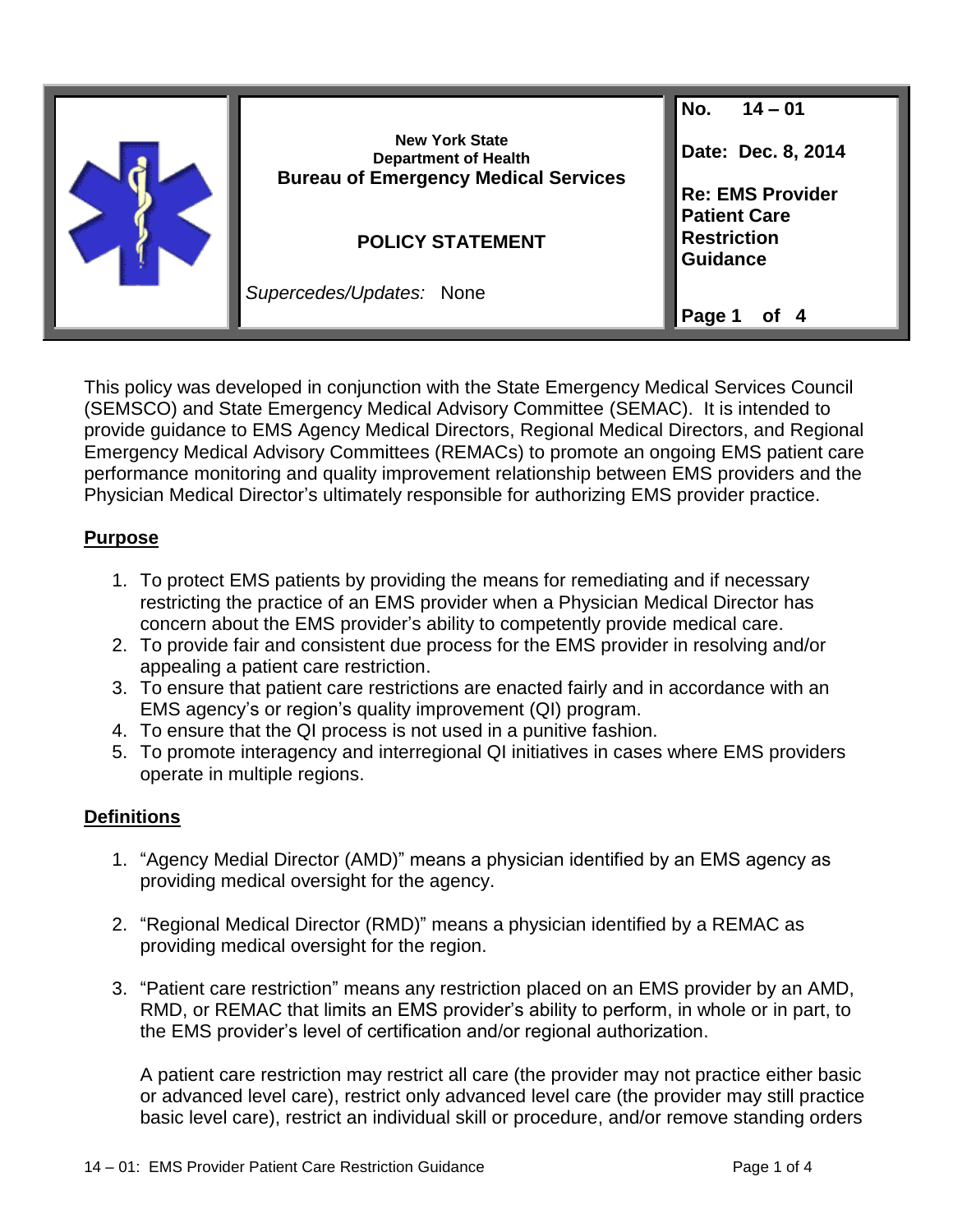(the provider would have to contact Medical Control and receive specific on-line orders to perform procedures, treatments, and therapies).

Patient care restrictions should be considered separate from and in addition to any nonpatient care related restrictions that may be placed on a provider by an EMS agency (i.e., violation of agency rules and procedures, lateness, uniform issues, drivers' license restriction, etc.).

- 4. "Medical Case Review (MCR)" means a confidential review of a patient care restriction performed under the auspices of the regional QI program.
- 5. "Medical Review Board (MRB)" means a board of physicians convened by the REMAC to perform a medical case review and/or to hear an appeal of a patient care restriction. In fairness to the effected EMS provider, when selecting physicians to sit on a MRB the REMAC must consider and address conflicts of interest.

## **Procedure for Enacting/Remediating a Restriction**

The care administered by EMS providers is authorized and overseen by physicians. In some cases, these physicians may be AMDs, while in other cases these physicians may be RMDs and/or a REMAC.

- 1. An AMD may place an EMS provider on a patient care restriction when there is concern regarding the provider's ability to render appropriate EMS care. The AMD must provide appropriate immediate notification to the effected provider, followed by written notification to the provider within five (5) business days. For any restriction lasting more than 30 calendar days, the AMD must notify the REMAC in writing within five (5) business days of it being known that the duration will surpass 30 days. The AMD may, at any time, notify other respective AMDs, the RMD, the REMAC, and/or the Bureau of EMS and Trauma Systems of any matter felt serious enough to warrant such notification(s) and possible further action.
- 2. A RMD may (independent of the AMDs) place a provider on a patient care restriction when there is concern regarding the provider's ability to render appropriate EMS care. The RMD must provide appropriate immediate notification to the effected provider, followed by written notification to the provider within five (5) business days. Such restriction may be concurrent with or in addition to restrictions enacted by an AMD. The RMD must report any such restrictions to the respective AMDs and REMAC in a timely manner and may, at any time, notify the Bureau of EMS and Trauma Systems of any matter felt serious enough to warrant such notification and possible further action.
- 3. A REMAC may (independent of the AMDs or RMD) place a provider on a patient care restriction when there is concern regarding the provider's ability to render appropriate EMS care. The REMAC must provide appropriate immediate notification to the effected provider, followed by written notification to the provider within five (5) business days. Such restriction may be concurrent with or in addition to restrictions enacted by an AMD or RMD. The REMAC must report any such restriction to the RMD and respective AMDs in a timely manner and may, at any time, notify the Bureau of EMS and Trauma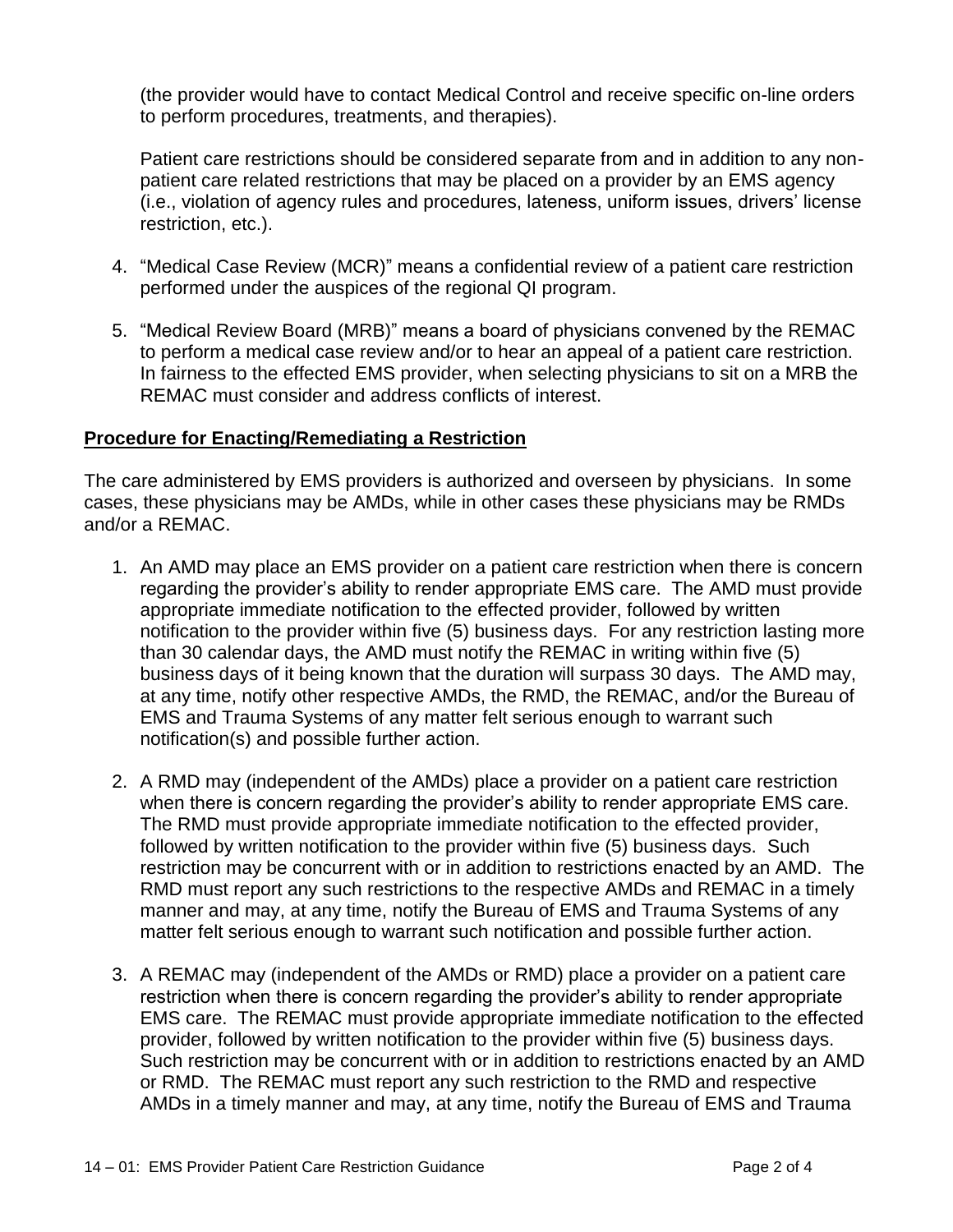Systems of any matter felt serious enough to warrant such notification and possible further action.

- 4. When notified of a patient care restriction enacted by an AMD or RMD, the REMAC may enact a greater patient care restriction further limiting the care a provider may render within the region. The REMAC must provide appropriate immediate notification to the effected provider, followed by written notification to the provider within five (5) business days.
- 5. For any restriction coming before the REMAC, the REMAC is responsible to make timely written notification of such restriction to all EMS agencies, and the respective AMDs, where the provider is listed as practicing. If appropriate, the REMAC will notify in writing all other affected REMACs and the Bureau of EMS and Trauma Systems for possible further action. All patient care restrictions coming before the REMAC will be reviewed by the Regional QI Program committee.
- 6. The respective AMDs, RMDs, and REMACs will be responsible for ensuring that any patient care restriction is honored.
- 7. Any patient care restriction must be followed by a definitive course of provider remediation, including a timeframe for the restriction/remediation, developed in partnership with the provider, AMD, RMD, REMAC, EMS agency, local EMS training center, and/or local hospital as appropriate and allowable. Once the provider has successfully completed remediation and the restriction removed, written notification must be provided to the appropriate persons and entities. If it is determined that the issue cannot be corrected through remediation or the provider is no longer affiliated with the respective EMS agency or REMAC region, the matter will come before the REMAC (in consultation with the Bureau of EMS and Trauma Systems as necessary) for appropriate further action.

## **Procedure for an Appealing a Restriction**

- 1. A provider may appeal any patient care restriction by an AMD or RMD in writing to the REMAC.
- 2. Within 30 days of receipt of an appeal, the REMAC must convene a MRB to conduct a MCR under the auspices of the Regional QI Program.
- 3. The MRB may request relevant documentation including pre-hospital patient care reports, hospital records, training records, QI records, and written statements from patients, providers, bystanders, etc. The MRB may invite the provider, AMD, RMD, patient, other providers, EMS agency officials, or other parties who may be able to provide relevant information.
- 4. As the MRB is a committee of the REMAC, after hearing the appeal the MRB must make a recommendation to the REMAC, which in turn shall make the determination on the appeal. The MRB may recommend to the REMAC:
	- a. that the REMAC remove all or part of the restriction;